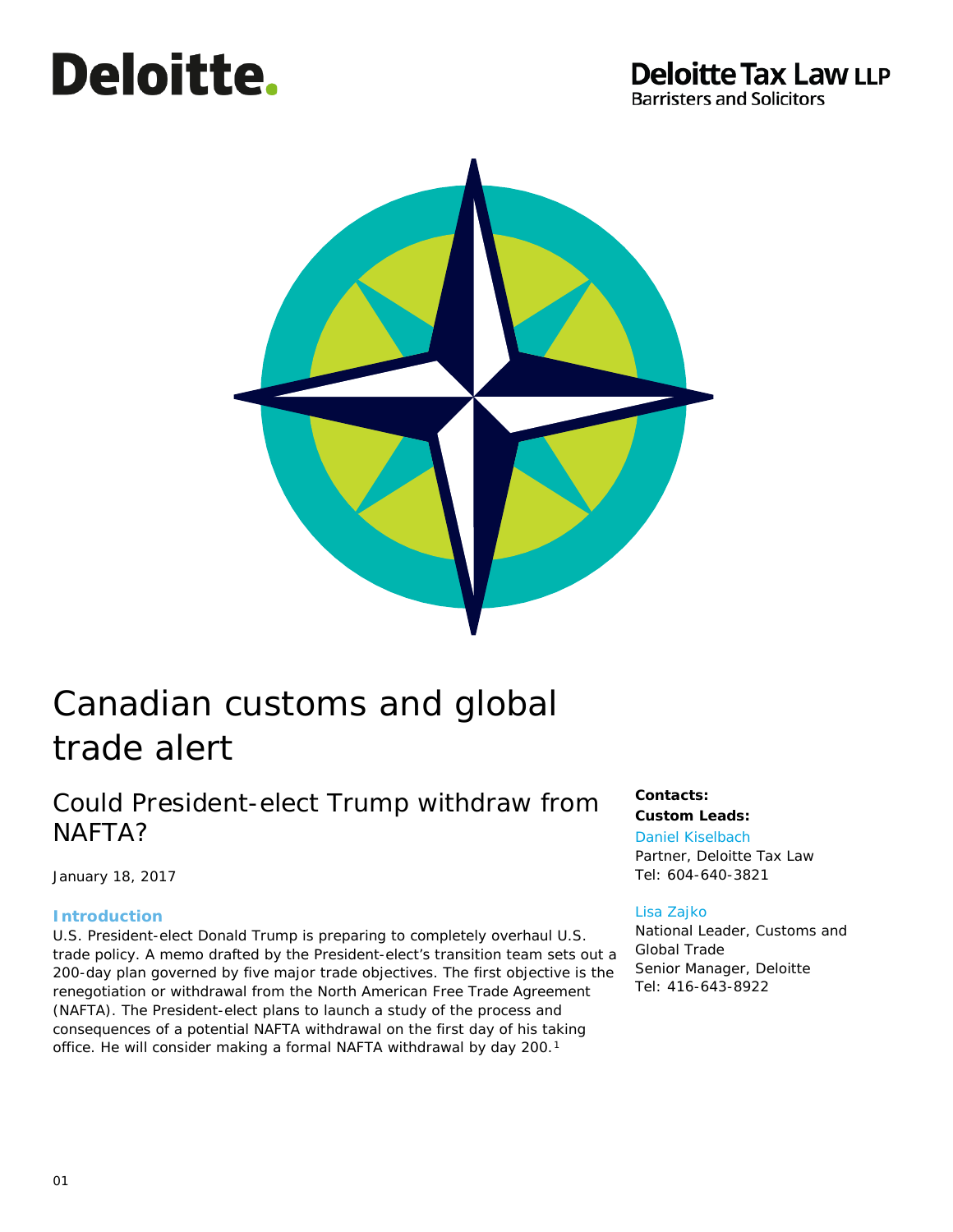The Trump trade plan signals an important policy shift. The transition team's memo states that, "The Trump administration will reverse decades of conciliatory trade policy. New trade agreements with be negotiated that provide for the interests of U.S. workers and companies first."[2](#page-7-0) As part of the trade plan, the President-elect may consider placing a 35 per cent tariff on goods from Mexico and punishing U.S. companies who moved plants to Mexico. The U.S. government's withdrawal from NAFTA is being considered, in part, because Mexico will likely oppose a dramatic tariff increase.<sup>3</sup> In addition, President-elect Trump will likely be a strong promoter of *Buy American Act of 1933* and *Buy America Act* provisions.[4](#page-7-2) As a result, he may seek to eliminate exemptions from *Buy American Act of 1933* and *Buy America Act* provisions available under NAFTA.<sup>[5](#page-7-3)</sup> Furthermore, he might consider scrapping the Chapter 11 NAFTA investor-state dispute resolution mechanism.[6](#page-7-4)

Government leaders have been quick to respond in the wake of the U.S. election. One day after President-elect Trump's victory, Canadian Prime Minister Trudeau announced that Canada is willing to renegotiate NAFTA.[7](#page-7-5) Representatives of Mexico also stated that they are prepared for dialogue.<sup>[8](#page-7-6)</sup>

Business leaders have kept a watchful eye on the President-elect's NAFTA agenda. NAFTA proponents note that importers, exporters and investors have established businesses based upon NAFTA's free trade rules and investment rules for 22 years. It has been the glue that has bound a strong, integrated North American economy. Some hold hope that protectionist talk will be shaped into more pragmatic policies.<sup>[9](#page-7-7)</sup>

However, President-elect Trump may follow through with his plan. His views are shared by NAFTA critics who claim that Mexico has been the main NAFTA beneficiary. In contrast, NAFTA has been associated with losses in the American manufacturing sector. For example, nine out of the last ten auto assembly plants announced in the NAFTA countries have, or will be, built in Mexico.<sup>[10](#page-7-8)</sup> While Trump has targeted the United States' trade relationship with Mexico, Canada could be sideswiped in any NAFTA renegotiation.<sup>[11](#page-7-9)</sup>

It is hard to predict what would happen if the United States withdrew from NAFTA. There is some concern that Canadian–American business relationships could be upended. Others have suggested that cross-border trade and investment in North America could dry up, crippling some industries and sparking a trade war.<sup>[12](#page-7-10)</sup> This paper is designed to provide information to help readers assess the situation by discussing whether or not President-elect Trump can withdraw from NAFTA once he takes office and mentioning some possible outcomes.

#### **Controversy**

 $02$ President-elect Trump has claimed that NAFTA, "is the single worst trade deal ever approved in the country" and that "Good American jobs" are going to Mexico.<sup>[13](#page-7-11)</sup> NAFTA's potential adverse effect on jobs has been an issue even before the agreement was ratified. Ross Perot, a 1992 U.S. presidential candidate, suggested that if and when NAFTA was signed, "You're going to hear a giant sucking sound of jobs being pulled out of this country." He predicted that NAFTA would cause the loss of five million American jobs. That did not

#### **Other contacts:**

#### **Vancouver** [Janice Roper](mailto:jroper@deloitte.ca)

Partner, National Indirect Tax Leader, Deloitte Tel: 604-640-3353

#### [Satinder Bains](mailto:satbains@deloitte.ca)

Senior Manager, Deloitte Tel: 604-640-5074

#### [Alison Brady](mailto:alibrady@deloitte.ca)

Senior Manager, Deloitte Tel: 604-640-3071

#### [Elizabeth Peon Valle](mailto:epeon@deloitte.ca)

Manager, Deloitte Tel: 604-640-3354

#### **Calgary**

[R. Jason Riche](mailto:rriche@deloitte.ca) Partner, Deloitte Tel: 403-267-1702

#### **Toronto**

[Frank Caruso](mailto:fcaruso@deloitte.ca)  Senior Manager, Deloitte Tel: 416-601-5281

#### **Montreal**

[Robert Demers](mailto:rdemers@deloitte.ca) Partner, Deloitte Tel: 514-393-5156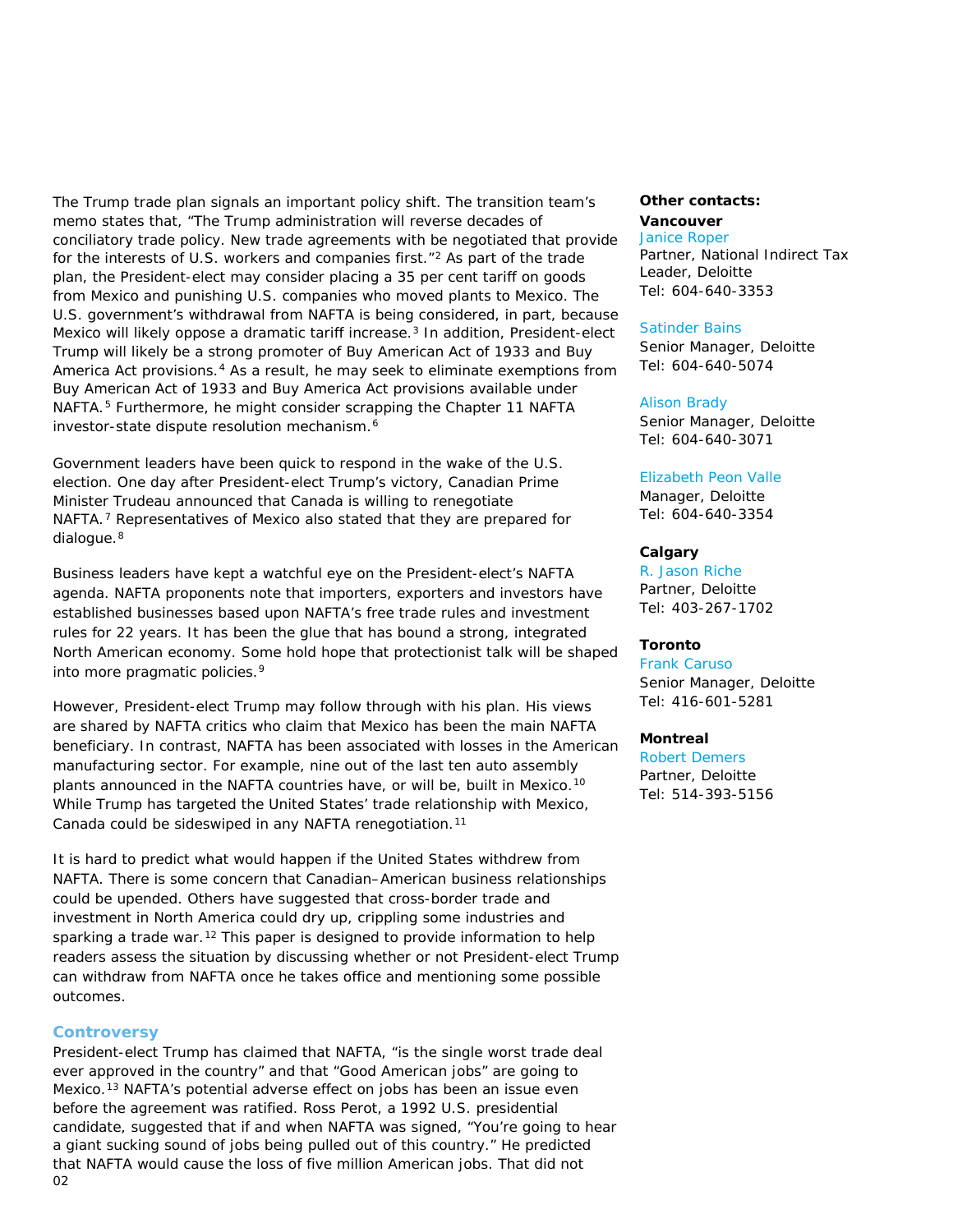happen.<sup>[14](#page-8-0)</sup> Economists and politicians predicted that the United States would gain a significant number of jobs. That did not happen either. American job losses resulting from NAFTA were modest.<sup>[15](#page-8-1)</sup>

Trade experts have argued that NAFTA is simply a scapegoat for other factors affecting American jobs. Such factors include China's rise as the world's factory, advancements in technology, robotics, and currency fluctuations[.16](#page-8-2) Whatever the reason, many displaced American workers have seen their jobs moved offshore. President-elect Trump's support includes displaced workers who do not have the means to retrain for other work.[17](#page-8-3)

One striking example is in the auto industry. NAFTA has transformed the auto industry, arguably benefitting Mexico, harming Canada, and diminishing the former dominance of the U.S. Midwest.[18](#page-8-4) In 2015, Mexico was the world's fourth-largest auto exporter. In that year, it produced approximately 3.5 million cars annually. By 2020, it is expected to produce 5 million autos. NAFTA critics often reference this example in order to bolster the argument that the United States must impose high trade tariffs in order to protect American jobs.<sup>[19](#page-8-5)</sup>

On the other hand, some American companies and their workers depend upon the market access provided by free trade agreements, such as NAFTA. For American exporters, free trade agreements provide critical access to foreign markets. NAFTA proponents claim that it created a rising economic tide.<sup>[20](#page-8-6)</sup> The following statistics illustrate the degree to which Canadian–American trade and investment has been rising:

- In 2015, the value of goods and services traded between Canada and the United States was almost CDN881 billion.
- Canada is the second-largest market for U.S. services exports. Canada-U.S. services trade reached approximately CDN122.8 billion in 2015 (an increase of 205.1 per cent since 1993).
- The United States was the number one destination for Canadian exported goods in 2015. Canada was the top export destination for 35 states.
- Canada was the main foreign supplier of energy to the United States.
- Canada was also the largest cumulative source of foreign direct investment into the U.S.[21](#page-8-7)
- Nearly nine million U.S. jobs depend upon investment and trade with Canada.<sup>[22](#page-8-8)</sup>

In sum, businesses and workers appear to have benefited from an integrated, trilateral, North American trade and investment bloc under NAFTA.[23](#page-8-9) Additionally, businesses and consumers have benefited from lower prices on imported goods under NAFTA. Cancelling NAFTA and raising tariffs on goods would make imported goods more expensive.<sup>[24](#page-8-10)</sup> As one commentator has remarked, "[the] tradeoff is very real and it needs to be explored".<sup>[25](#page-8-11)</sup> Canada could be at risk of a severe economic slowdown in the absence of a free trade agreement between it and the United States.<sup>[26](#page-8-12)</sup> One prediction is the potential reduction of up to 4 per cent of Canada's GDP. This would be more severe than the 2008 recession. The impact could be more serious in Southwestern Ontario.[27](#page-8-13)

#### **CUSFTA and NAFTA Negotiation/Implementation**

Despite the misgivings about NAFTA's effects on jobs, both Republicans and Democrats supported the implementation of NAFTA. The idea of a North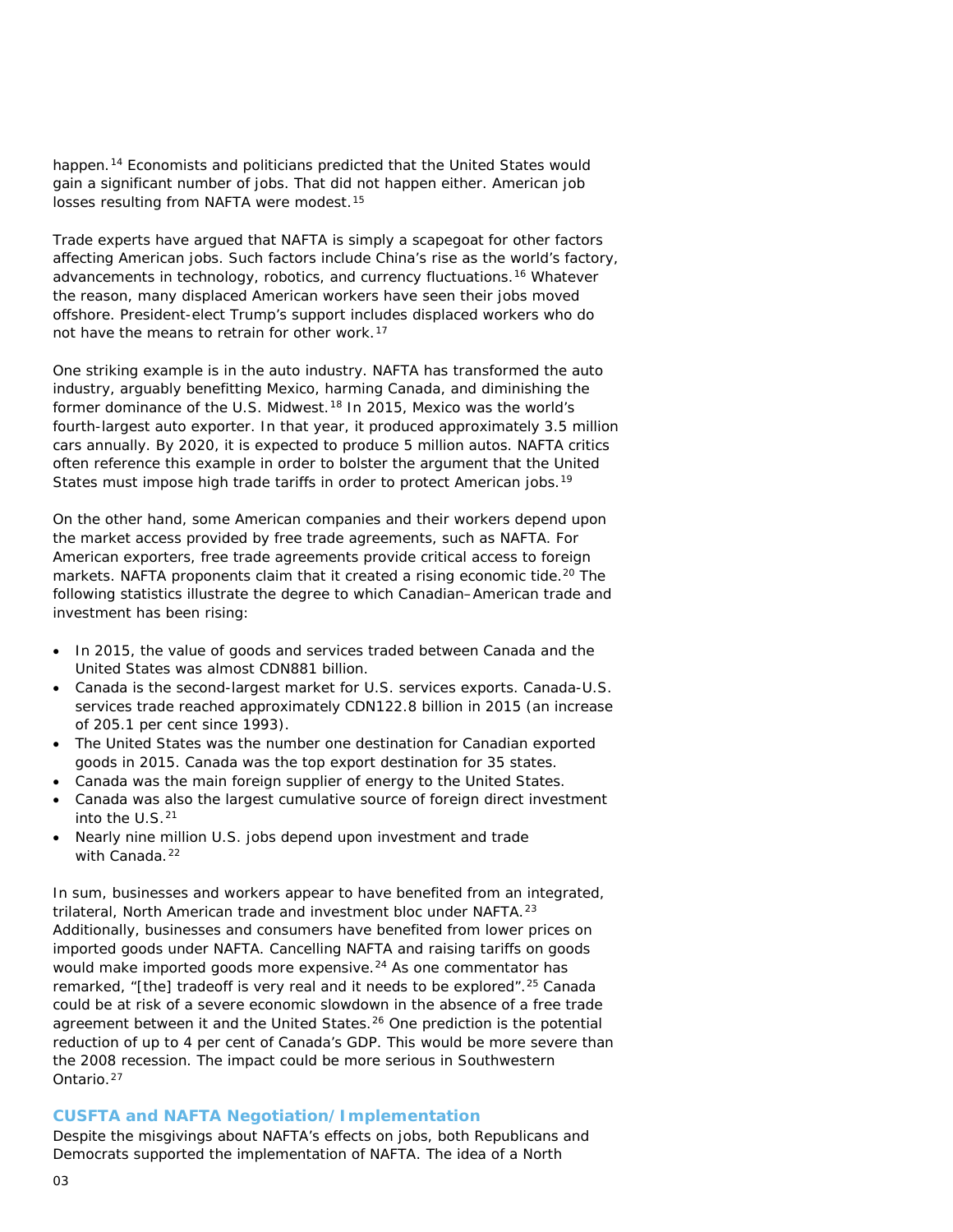American free trade bloc was part of Ronald Reagan's 1980 presidential campaign platform which included the development of a North American common market.[28](#page-9-0) Congress passed the *Trade and Tariff Act of 1984* after he became U.S. President. This gave the President "fast-track" free trade agreement negotiating authority.<sup>[29](#page-9-1)</sup>

Canadian Prime Minister Brian Mulroney negotiated the Canada-U.S. Free Trade Agreement (CUSFTA) with President Reagan and it was signed in 1988. It was implemented in Canada pursuant to the *Canada-United States Free Trade Implementation Act* and went into effect in 1989[.30](#page-9-2)

In 1991, Canada asked to join free trade agreement between the United States and Mexico. The negotiations led to NAFTA. NAFTA was signed by Canada, Mexico, and the United States in 1992.<sup>[31](#page-9-3)</sup>

In 1993, the United States, Canada, and Mexico ratified NAFTA. [32](#page-9-4) The U.S. House of Representatives passed the *North American Free Trade Agreement Implementation Act* on November 17, 1993.[33](#page-9-5) The bill passed the U.S. Senate on November 20, 1993.[34](#page-9-6) On December 8, 1993, President Bill Clinton signed NAFTA into law. It was entered into force on January 1, 1994.[35](#page-9-7) NAFTA then superseded (but did not replace) CUSFTA.

#### **Withdrawal from NAFTA**

#### **Considerations**

There are many factors to consider when assessing the potential consequences of a decision by the United States to withdraw from NAFTA. One factor is whether or not CUSFTA would apply. When CUSFTA was implemented it established the biggest bi-lateral free trade agreement that had ever been concluded.

Under NAFTA Article 103, the NAFTA parties affirmed their rights and obligations to each other under the *General Agreement on Tariffs and Trade* and any agreements between the parties. Article 103 states that NAFTA provisions prevail to the extent of any inconsistency between NAFTA and other agreements. Therefore, CUSFTA could provide for free trade between Canada and the United States if the United States was not a NAFTA party.<sup>[36](#page-9-8)</sup>

Another factor is the effect of any reset to pre-free trade status. The United States sold more goods to Canada and Mexico last year than to its next ten biggest export markets combined.[37](#page-9-9) Before NAFTA was implemented, Canada imposed an average duty rate of 9.7 per cent on U.S. imports. The United States imposed an average 5.1 per cent duty rate on Canadian goods. [38](#page-9-10) Businesses in Canada and the United States could see slower exports and higher costs for imported goods.<sup>[39](#page-9-11)</sup>

Existing U.S. tariffs might remain in effect for one year after any withdrawal from NAFTA by the United States, pursuant to section 125(e) of the United States *Trade Act of 1974.* As U.S. President, Donald Trump could raise tariffs after terminating NAFTA. To raise them significantly, (say by 35 percent) he might seek to do so by invoking the *Trade Act of 1974* or other Acts of Congress, citing unfair trade practices, national security or other threats.[40](#page-9-12)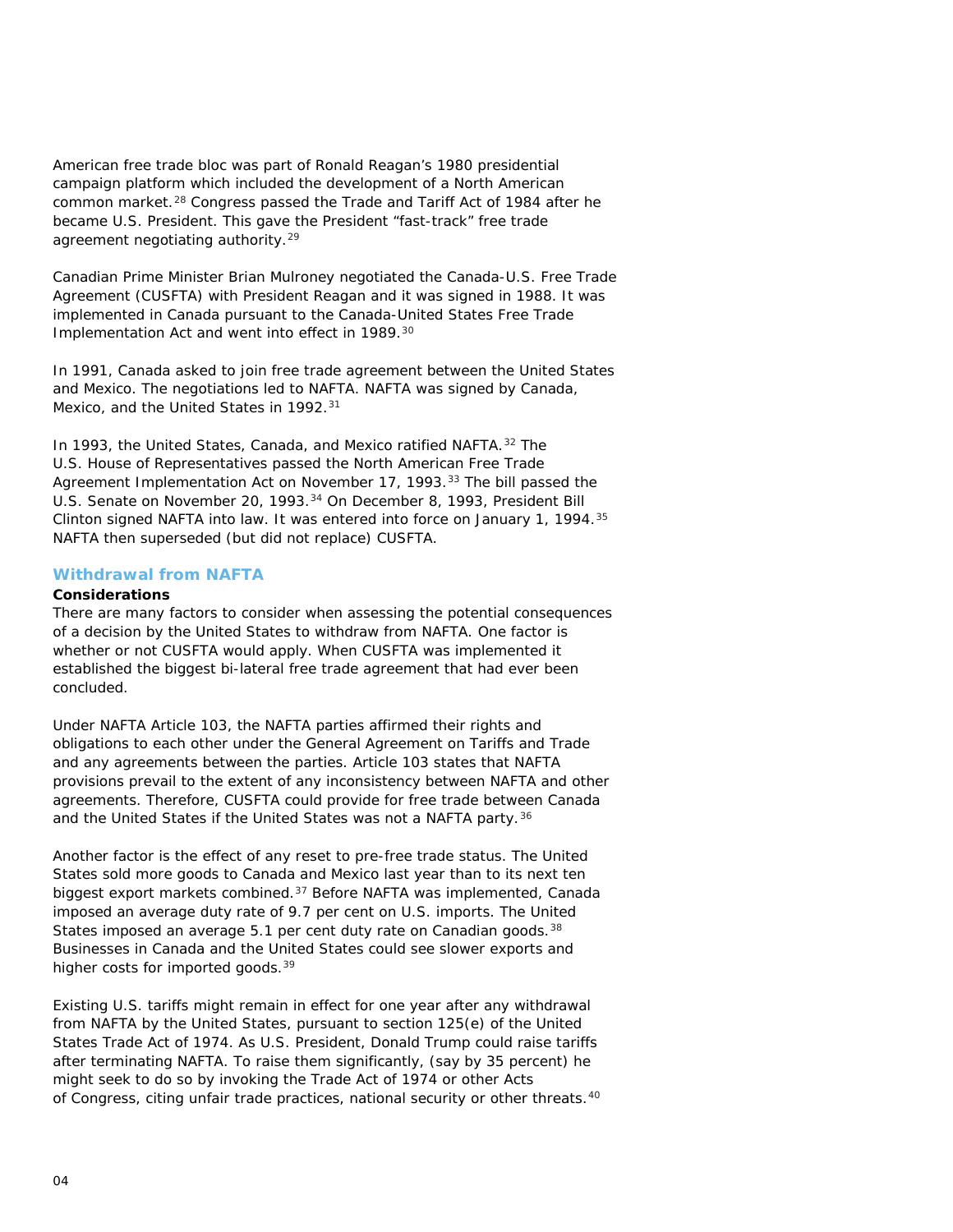The issue of whether or not American jobs would return in the absence of a free trade agreement between the United States, Canada and Mexico seems to be debateable. Those who suggest that American jobs will not necessarily return note that business operations can be reconfigured to set up in other lower-cost jurisdictions. For example, factories in Mexico could be moved to China and not necessarily back to the United States.[41](#page-9-13)

Finally, the re-negotiation of NAFTA provisions or withdraw of the United States from NAFTA raises the spectre of trade disputes. A trade war and retaliation on the part of the remaining NAFTA parties, Canada and Mexico, could be an option of last resort. Canada's options might include slapping punitive tariffs on U.S. goods, or limiting or blocking U.S. investment.<sup>[42](#page-9-14)</sup>

Notably, the U.S. President-elect's transition team seeks to include two of the most contentious trade issues between Canada and the United States in NAFTA talks. The first issue is Canada's softwood lumber exports. The 2006 Softwood Lumber Agreement, which provided stability and predictability, expired on October 12, 2015. Canada and the United States have been unable to negotiate the terms of a new agreement. Canada is prepared for a World Trade Organization (WTO) challenge to U.S. softwood lumber tariffs if a negotiated settlement can't be reached.<sup>[43](#page-9-15)</sup>

The second issue is the U.S. country of origin labeling (COOL) rules. COOL involves U.S. meat labelling rules that require foreign beef and pork to be sold with labels stating its origin and requiring American feedlots and packing lots to keep Canadian livestock and meat separate. In 2015, the WTO stated that the COOL rules violated international trade rules and called for their removal.

#### **Article 2205 of NAFTA**

A U.S. President Donald Trump might issue a written notice of withdrawal to Canada and Mexico, causing the withdrawal of the United States from NAFTA. He has promised to invoke Article 2205 if Canada and Mexico won't agree to renegotiate NAFTA.[44](#page-9-16) NAFTA provides for the withdrawal of a party under Article 2205 as follows:

#### **Article 2205: Withdrawal**

A Party may withdraw from this Agreement six months after it provides written notice of withdrawal to the other Parties. If a Party withdraws, the Agreement shall remain in force for the remaining Parties.<sup>[45](#page-9-17)</sup>

It is hard to say with precision what would happen if the United States issued a notice to withdraw from NAFTA under Article 2205. There are few precedents. The last time the United States withdrew from a trade agreement was in 1866.[46](#page-9-18)

One U.S. trade lawyer predicted that, "U.S. importers would take the U.S. to court the next day". <sup>[47](#page-9-19)</sup> However, another U.S. lawyer has suggested that if a party sued in order to challenge the U.S. President's authority to withdraw from NAFTA, the case would likely be dismissed, based on the ground that it raises a nonjusticiable political question. This doctrine holds that certain matters are political in nature, and are best resolved through the political process (rather than through judicial review). [48](#page-9-20)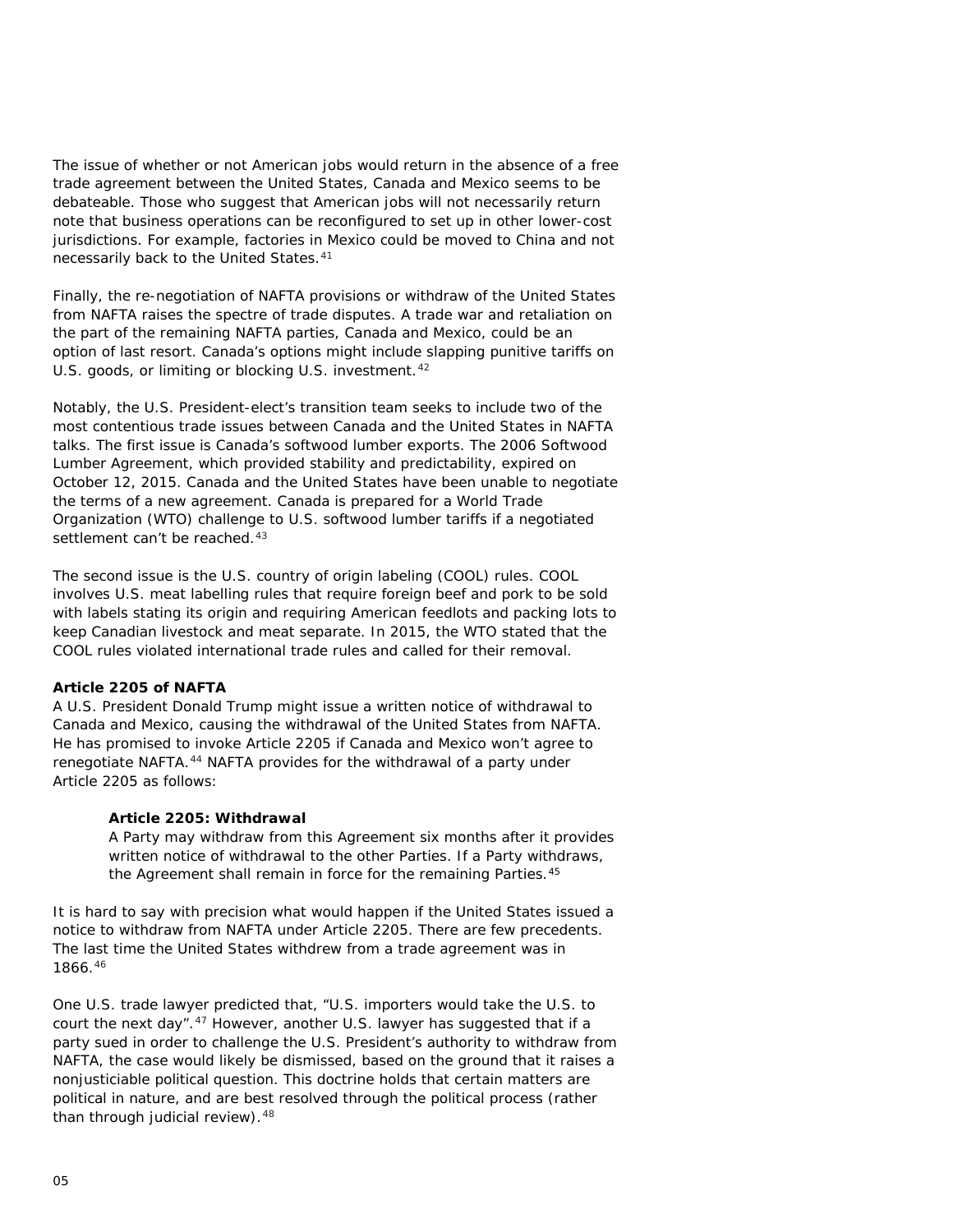#### **Congressional-executive agreement**

#### **Introduction**

NAFTA Article 2205 provides for a NAFTA party's withdrawal from the agreement. However, NAFTA does not designate the person responsible to give notice withdrawal for the United States, or state how a withdrawal decision is to be reached. Therefore, it is useful to consider how NAFTA was brought into force. In the United States, NAFTA is the result of congressional and executive approval processes. As a result, a U.S. President does not appear to have the authority to unilaterally repeal the provisions of the *North American Free Trade Agreement Implementation Act.* U.S. Congress has the sole power to repeal or amend this legislation.

In the United States, the process for making binding international agreements follows two separate tracks. First is the "treaty clause" under Article II of the *U.S. Constitution.* Under the treaty clause, the consent of two-thirds of the Senate is required in order for the treaty to become law. Second is the "congressional-executive agreement". A congressional-executive agreement may be approved by Congress through the enactment of ordinary legislation passed by both houses and signed into law by the U.S. President.<sup>[49](#page-9-21)</sup>

NAFTA is an example of a congressional-executive agreement.<sup>[50](#page-9-22)</sup> In 1992, the United States signed NAFTA. The U.S. President negotiated this agreement. He then submitted it to Congress under the terms of the *Omnibus Trade and Competitiveness Act of 1988 [OTCA]* and the *Trade Act of 1974.*[51](#page-9-23) The *OTCA* provided that agreements negotiated under the OTCA could not enter into force in the United States unless they were submitted to Congress with an implementing bill and the bill was enacted into law.[52](#page-9-24) This legislation has been referred to as "fast track" or "expedited consideration". Fast track procedures are set out in s. 151(a) of the *Trade Act of 1974.* In this section, the term "implementing bill" is defined as a bill that, amongst other things, contains a provision approving the trade agreement and necessary provisions to implement the agreement. Once enacted, the provision approving NAFTA made it a "congressional-executive" agreement.

#### **Legal considerations**

Could President Trump issue a notice of withdrawal from NAFTA and thereby cancel this congressional-executive agreement? One author has stated that only the U.S. President is authorized to give notice on behalf of the United States to terminate a treaty or an agreement such as NAFTA.[53](#page-9-25) However, the work of one U.S. constitutional lawyer suggests that such authorization is subject to congressional control, stating that:

> ...even a brief analysis of this unsettled area makes one conclusion clear: the case for congressional control over withdrawal from congressional-executive agreements is much stronger than the case for congressional control over withdrawal from treaties.<sup>[54](#page-9-26)</sup>

In congressional-executive agreements, Congress approves the legislation necessary to authorize or to approve an agreement. The President manages the negotiations of the agreement. The President then registers the formal assent of the agreement (based on the congressional authority or assent offered), binding the United States to the agreement.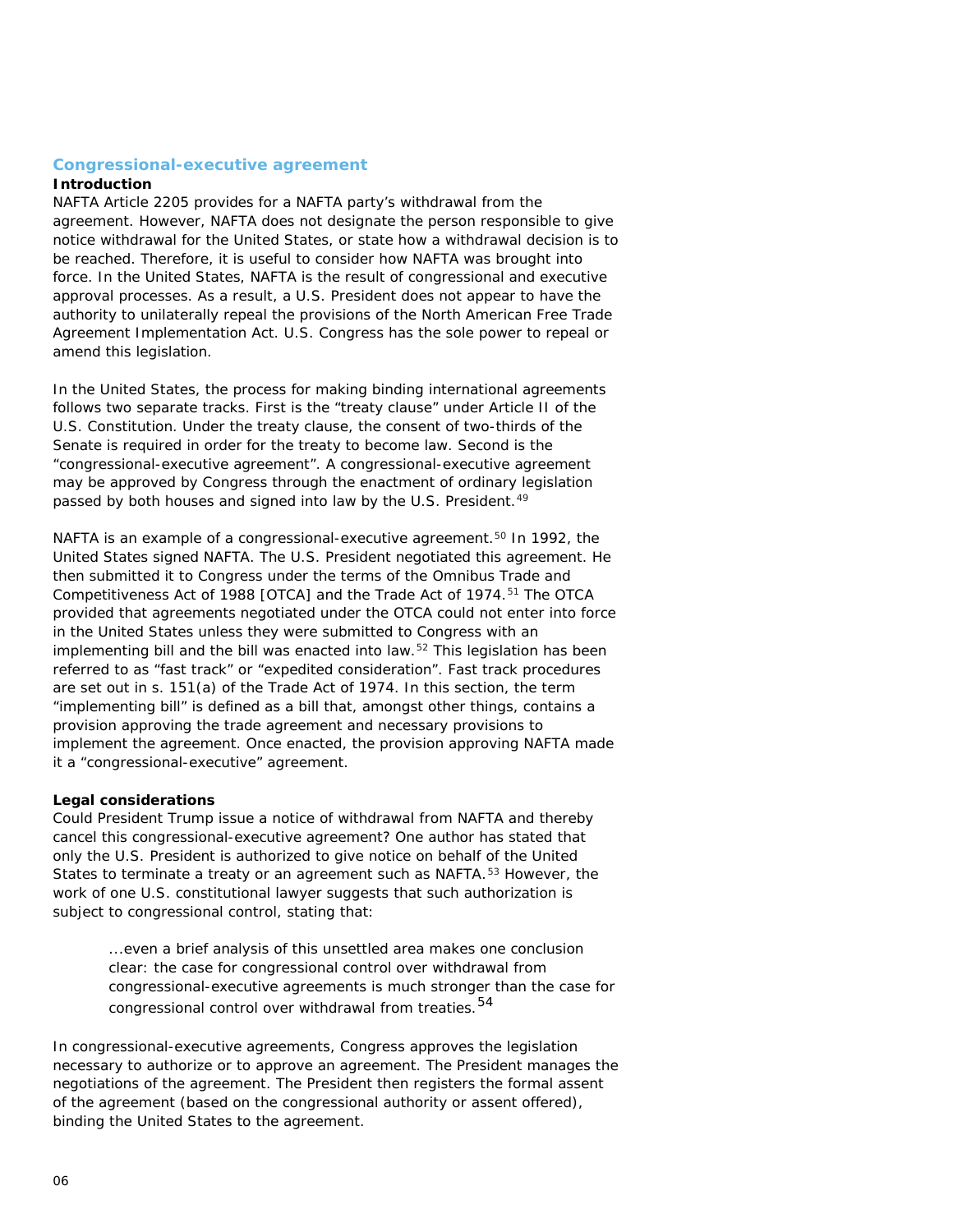In sum, the process for the termination of congressional-executive agreements is more complex than treaty withdrawals. Further, assuming that a U.S. President can unilaterally withdraw the United States from a congressionalexecutive agreement by communicating the withdrawal to foreign parties, presidential withdrawal does not result in the repeal the enabling statute upon which the congressional-executive agreement rests. Only Congress can repeal that statute as legislation creating congressional-executive agreements is federal law.[55](#page-9-27)

#### **Executive orders**

The ability of a sitting U.S. President to issue an executive order setting out measures inconsistent with the *North American Free Trade Agreement Implementation Act* is worth consideration.<sup>[56](#page-9-28)</sup> Article II, Section 1 of the U.S. Constitution provides that, "The executive power shall be vested in a President of the United States of America."[57](#page-9-29) Executive orders have the same legal weight as legislation ratified by Congress. They may be subject to congressional recourse and court review.[58](#page-9-30)

However, if, as U.S. President, Donald Trump issues an executive order providing notice of the withdrawal of the United States from NAFTA pursuant to Article 2205, other action may be required.[59](#page-9-31) While the law is murky, it appears that he could not unilaterally terminate the legislation that gives rise to NAFTA once he takes office. Generally, a piece of U.S. legislation such as the *North American Free Trade Agreement Implementation Act* stands until it is repealed or amended by Congress.

#### **Summary**

This article has provided information on whether or not President-elect Trump could unilaterally withdraw from the trade deal when he takes office. The consequences of the withdrawal from NAFTA by the United States are unclear. However, CUSFTA might provide for free trade between Canada and the United States if the United States was no longer part of NAFTA. NAFTA proponents argue that the implications of cancelling the deal could be significant and have unintended adverse consequences for the United States. NAFTA Article 2205 provides a NAFTA party with the right to withdraw from NAFTA on a six months' written notice. However, assuming that, as U.S. President, Donald Trump is authorized to give notice of withdrawal under NAFTA Article 2205, it would still be necessary to address the provisions of the *North American Free Trade Agreement Implementation Act.*

*Daniel Kiselbach, Partner, Deloitte Tax Law LLP* 

ł

<span id="page-6-0"></span>Zeeshan Aleem, "Here's what will actually happen if Trump withdraws from NAFTA. It's not pretty," Vox (16 November 2016) online: http://www.vox.com/policy-andpolitics/2016/11/16/13641944/trump-nafta-mexico-canada-recession-trade-warrensanders-tpp.

<sup>2</sup> Tal Kopan, "Trump transition memo: Trade reform begins Day 1," CN*N* (16 November 2016).<br>Supra note 1; Interview with Scott Pelly, host of 60 Minutes, in "NAFTA 'a disaster'

and I'll renegotiate, says Donald Trump," *CBC News, Business* (25 September 2015); Bradford Wernle, "NAFTA: Free trade, with uneven effects," *Automotive News* (19 September 2016).

<sup>4</sup> Supra note 1*;* Tania Kohut, "How Canada could fight a Donald Trump 'Buy American' policy," *Global News* (25 November 2016).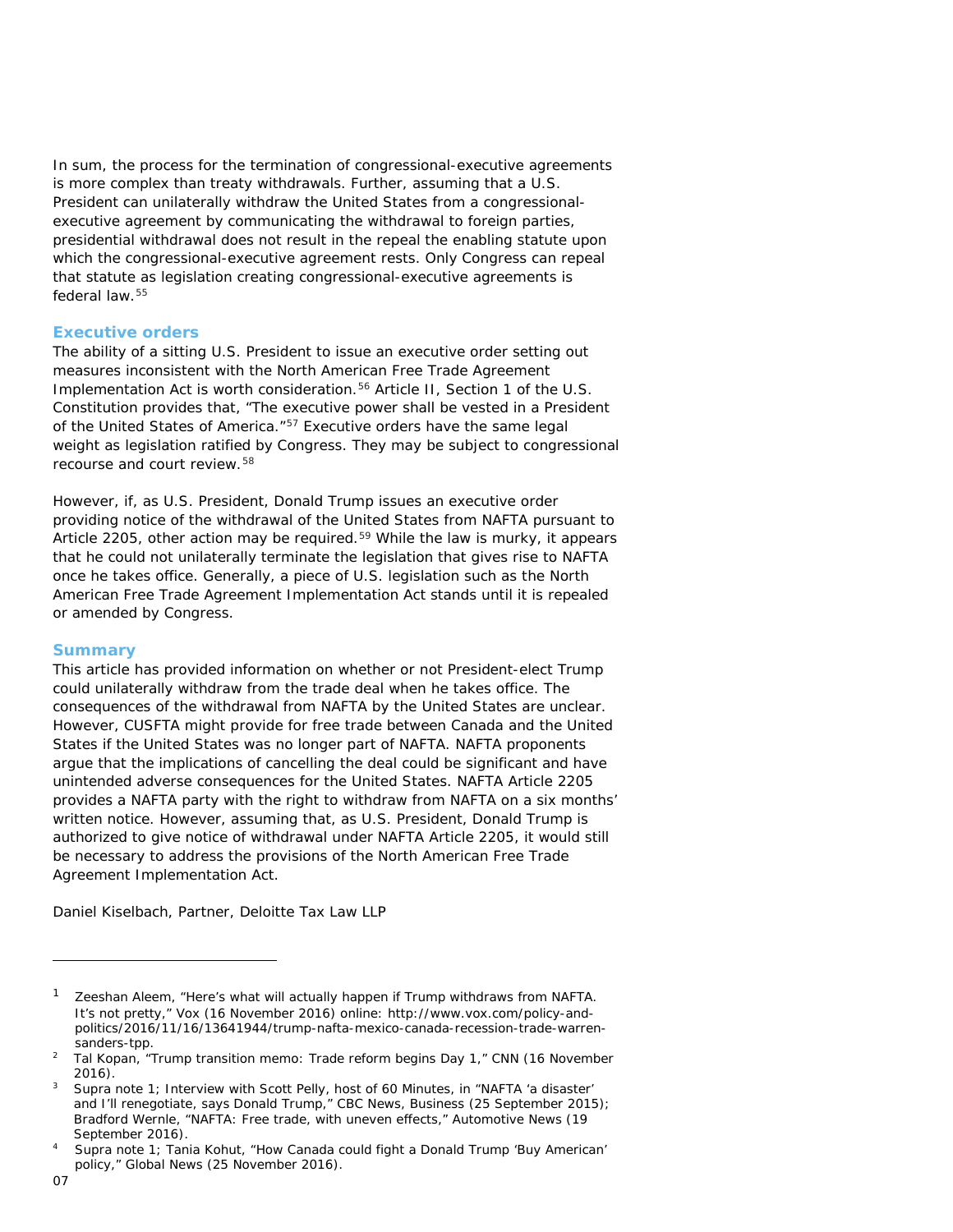- <span id="page-7-3"></span> 5 For more information on NAFTA and "Buy America" provisions see the Canadian Trade Commissioner Service, "The *Buy American Act* and *Buy America* Provisions", date modified 2 February 2016.
- <span id="page-7-4"></span>Supra note 3.
- <span id="page-7-5"></span><sup>7</sup> "Canada PM says ready to renegotiate NAFTA with Trump," *AFP* (10 November 2016). 8 "NAFTA can be discussed, but not renegotiated, says Mexico", *BBC* (11 November
- <span id="page-7-6"></span>2016).
- <span id="page-7-7"></span> $9$  Wernle, supra note 3.<br> $10$  Thid: Noil Invin "Dong
- <span id="page-7-8"></span><sup>10</sup> Ibid; Neil Irwin, "Donald Trump trashes NAFTA. But unwinding it would come at a huge cost," *The New York Times* (3 October 2016); supra note 3.
- <span id="page-7-9"></span><sup>11</sup> L. Ian MacDonald, "Canada isn't speaking from strength on NAFTA," *iPolitics* (10 November 2016).
- <span id="page-7-11"></span><span id="page-7-10"></span> $\frac{12}{13}$  Ibid.
- <sup>13</sup> Jon Greenberg, "Was NAFTA 'worst trade deal ever'? Few agree," *Politifact* (29 September 2016) and "Transcript: First Presidential Debate," *Washington Post* (26 September 2016).
- <sup>14</sup> Kimberly Amadeo, "History of NAFTA and its purpose," *the balance* (10 November 2016).
- <sup>15</sup> M. Angeles Villarreal and Ian F. Fergussen, "The North American Free Trade Agreement (NAFTA)," *Congressional Research Service* (16 April 2015).
- <sup>16</sup> Luis Rubio, political analyst for the Centro de Investigacion para el Desarrollo cited in Wernle*,* supra note 3.
- $17$  Ibid.<br> $18$  Mork
- <sup>18</sup> Mark Muro, senior fellow at the Brookings Institution, cited in Wernle, supra note 3.<br><sup>19</sup> Abigail Staveneon, "Cramer's upleause an eall for Danald Trump on NAFTA", CMRC Mod
- <sup>19</sup> Abigail Stevenson, "Cramer's wake-up call for Donald Trump on NAFTA," *CNBC Mad Money* (27 September 2016).
- <sup>20</sup> Statistics Canada referred to in Matt Lundy, "How a Trump Presidency would affect Canada's economy," *The Globe and Mail* (23 August 2016).
- <sup>21</sup> Government of Canada, "Canada and the United States, State Trade Fact Sheets" as of 12 October 2016) and Government of Canada; Global Affairs Canada, "North American Free Trade Agreement" as of 27 July 2016.
- <sup>22</sup> Supra note 20.<br> $^{23}$  Article 102 of N
- Article 102 of NAFTA sets out its purposes, including the elimination of barriers to trade and the facilitation of the cross-border movement of goods and services.
- $^{24}$  Supra note 1.<br> $^{25}$  Supra note 10
- Supra note 19.
- <sup>26</sup> Supra note 20; NAFTANOW.ORG, "North American Free Trade Agreement, success stories".
- <sup>27</sup> Mike Moffatt, Assistant Professor of Business, Economics and Public Policy at the Ivey Business School cited in Matthew Trevithick, "Impact on Canada of U.S. withdrawing from NAFTA would be 'larger than the 2008 recession': Mike Moffatt,", *AM980* (9 November 2016).
- Supra note 14; Michael G. Wilson, "The North American Free Trade Agreement: Ronald Reagan's vision realized" *The Heritage Foundation, Executive Memorandum #371 on Trade, Economic Freedom* (23 November 1993).
- <sup>29</sup> The *Tariff and Trade Act of 1984,* Pub. L. No. 98-573, 98 Stat 2948 (1984), reprinted in 1984 U.S. Code Cong & AD News Supp (No. 10) (Dec. 1984) cited in N. David Palmeter, "*The Trade and Tariff Act of 1984*: From the Customs Treatment of Manhole Covers to the Return of Goods from Outer Space" (1984) 11:3, Art. 3 Syracuse J Intl L & Com at 488, footnote 1. The author notes that the *Trade and Tariff Act* began as a *Miscellaneous Tariff Bill*, H.R. 3398, that the Senate used H.R. 3398 as its vehicle for trade legislation, and that the Senate approved an Omnibus Trade Bill on September 20, 1984, authorizing negotiations on a bilateral trade area with Canada.
- <sup>30</sup> Supra note 14 and note 21; *Canada-United States Free Trade Agreement Implementation Act,* S.C. 1988, c. 65.
- <sup>31</sup> Official Website of the Department of Homeland Security, U.S. Customs and Border Protection, "North American Free Trade Agreement (NAFTA)" (last published 11 July 2016).
- <span id="page-7-1"></span><span id="page-7-0"></span><sup>32</sup> Supra note 14; Canadian Parliament ratified the *North American Free Trade Agreement Implementation Act,* S.C. 1993, c. 34; U.S. Congress ratified *The North American Free Trade Agreement Implementation Act*, and on 9 December 1993, it became public law No: 103-182.
- $33$  Ayes-Noes, 234 to 200. Ibid at U.S. Congress.<br> $34$  Yes Nov Vote:  $61$  to 28. Supra pate 14 and Up
- <span id="page-7-2"></span><sup>34</sup> Yea-Nay Vote; 61 to 38. Supra note 14 and United States Senate, U.S. Senate Roll Call Votes 103rd Congress – 1s Session, Vote Summary, Question: On The Passage of the Bill (H.R. 4350).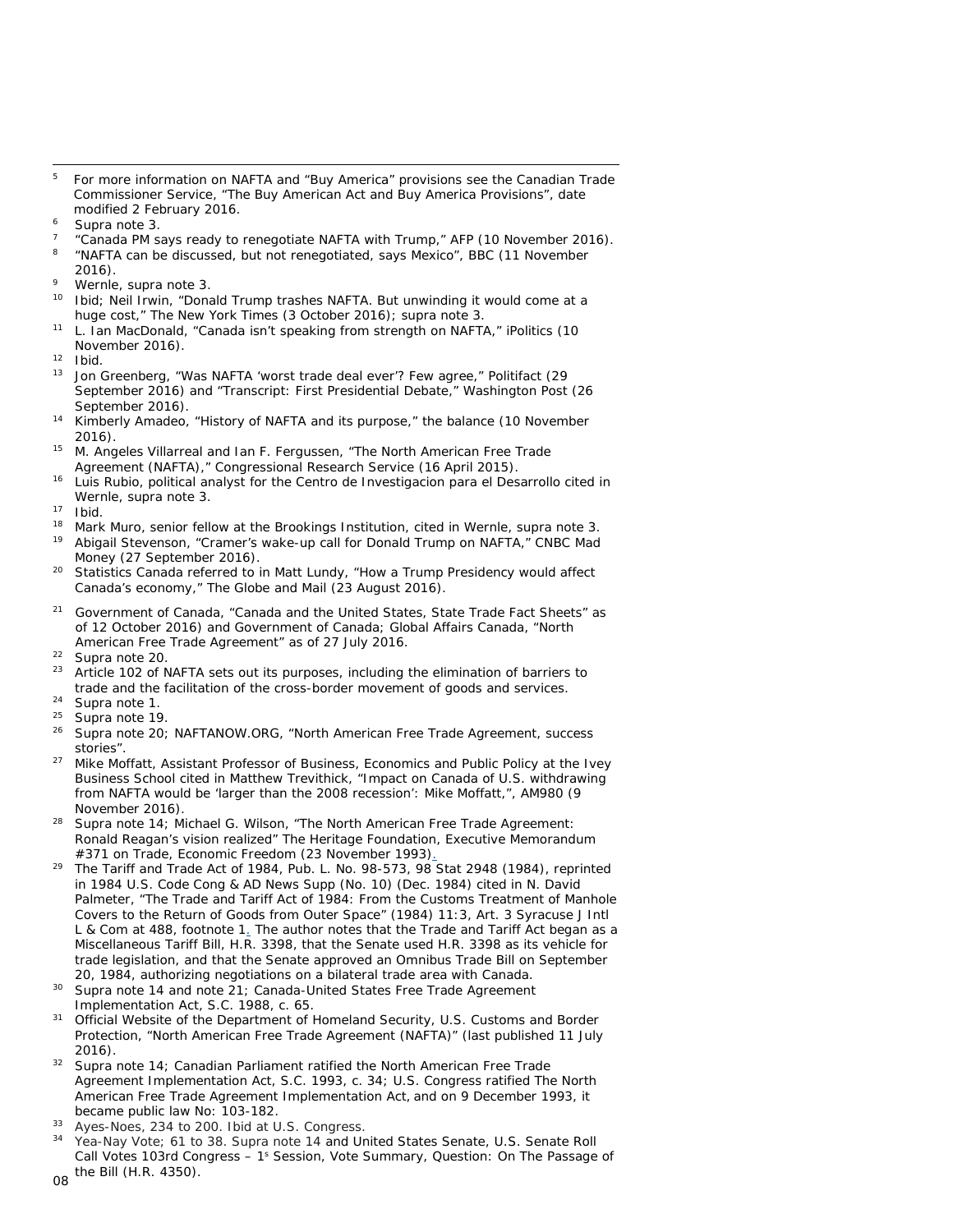- 35 All Actions: H.R. 3450 103rd Congress (1993-1994), Bill History Congressional Record References.
- <sup>36</sup> The U.S. Department of State publication *Treaties in Force* states that, "[t]his agreement is suspended, subject to certain transition arrangements with respect to dispute settlement proceedings under Chapters 18 and 19, for such time as the United States and Canada are parties to the North American Free Trade Agreement signed at Washington, Ottawa, and Mexico City December 8, 11, 14, and 17, 1992." (p. 49, 2003). See Berkeley Law Library at

https://www.law.berkeley.edu/library/dynamic/guide.php?id=60#toc2. See also Cyndee Todgham Cherniak in Jeff Buckstein, "Ill Trade Winds Pose Threat to Canada," *The Bottom Line* (October 2016), "If Donald Trump Kills NAFTA, Canada Could Benefit: Walkom," *thestar.com* (11 November 2016).

- <sup>37</sup> Eric Martin, "Trump killing NAFTA could mean big unintended consequences for the U.S.", Bloomberg Business (1 October 2015). This article indicates that U.S. goods exports to Canada and Mexico quadrupled since NAFTA came into force in 1994 rising to \$550 billion in 2014.
- <span id="page-8-0"></span>Gary Hufbauer, analyst at the Peterson Institute for International Economics cited in Eric Martin, ibid.
- <span id="page-8-1"></span>The next largest export markets were China, Japan, the UK, Germany, South Korea, Brazil, India, Russia, and Hong Kong. See Eric Martin, ibid.
- <span id="page-8-2"></span><sup>40</sup> Richard A. Walawender, "Could President Trump pull the U.S. out of NAFTA?" *Mining.com* (14 November, 2016).
- <span id="page-8-3"></span><sup>41</sup> David Gantz, trade law teacher at the University of Arizona cited in Eric Martin, supra Note 37.
- <span id="page-8-5"></span><span id="page-8-4"></span><sup>42</sup> Wharton, University of Pennsylvania, "The hidden costs of a possible U.S.-Mexico Trade War," (5 August 2016).
- <span id="page-8-6"></span><sup>43</sup> *Global Affairs Canada*, "Softwood Lumber" date modified: 16 November 2016; John Winggrove and Jen Skerrit, "Canada prepared for WTO fight on softwood lumber, Freeland says," The Globe And Mail 17 October, 2016.
- <span id="page-8-7"></span>Russell Berman, "Trump's shockingly specific speech on trade," *The Atlantic* (28 June 2016); Tamy Luhby, "Yes, 'President Trump' really could kill NAFTA—but it wouldn't be pretty," *CNN Money* (6 July 2016).
- <span id="page-8-9"></span><span id="page-8-8"></span><sup>45</sup> "North American Free Trade Agreement", Chapter Twenty-Two: Final Provisions, cited in *SICE, Foreign Trade Information System, Organization of American States.*
- <span id="page-8-10"></span> $46$  Luhby, supra note 44.
- <sup>47</sup> Ibid.
- <span id="page-8-11"></span><sup>48</sup> Walawender, supra note 40.<br><sup>49</sup> *U.S. Constitution* Article II.
- <span id="page-8-12"></span><sup>49</sup> *U.S. Constitution,* Article II. See also Oona A. Hathaway, "The case for replacing Article II Treaties with Ex Post Congressional Executive Agreements", *American Constitution Society for Law and Policy* (November 2008).
- <span id="page-8-13"></span><sup>50</sup> Jane M. Smith, Daniel T. Shedd, and Brandon J. Murrill, "Why certain trade agreements are approved as congressional-executive agreements rather than treaties", *Congressional Research Service* under the heading "Statutory Authority for Trade Agreements" (15 April 2013).
- <sup>51</sup> The *Trade Act of 1974,* 19 U.S.C. 2191; Jane M. Smith et al., ibid.
- <sup>52</sup> 19 U.S.C 2903; H.R 4848, 100th Congress: *Omnibus Trade and Competitiveness Act of 1988,* s. 1103 "Implementation of Trade Agreements".
- <sup>53</sup> Walawender, supra note 40, indicates that the U.S. President has authority to revoke earlier presidential proclamations implementing U.S. tariff reductions, pursuant to section 125(b) of the *Trade Act of 1974.*
- <sup>54</sup> Hathaway, supra note 49.
- <sup>55</sup> Jeffrey C. Fox, "What is an executive order?" *This Nation.com*.
- <sup>56</sup> See the comments of Justice Jackson in *Youngstown Sheet & Tube Co, Sawyer*, 343 U.S. 579 (1952) commonly referred to as "The Steel Seizure Case" on the limits of the U.S. President's constitutional power under Article II of the U.S. Constitution: "When the President takes measures incompatible with the expressed or implied will of Congress, his power is at its lowest ebb, for then he can rely only upon his own constitutional powers minus any powers of Congress over the matters".
- <sup>57</sup> *U.S. Constitution*, Article II, Section 1, *Cornell University Law School, Legal Information Institute*.
- $58$  Hathaway, supra note 49.
- Two U.S. Presidents have terminated a treaty by executive order, in particular: (1) President Carter terminated the Sino-American Mutual Defence Treaty with Taiwan in 1979; and (2) President George W. Bush withdrew from the Anti-Balistic Missile Treaty in 2001. See Walawender, supra note 40.